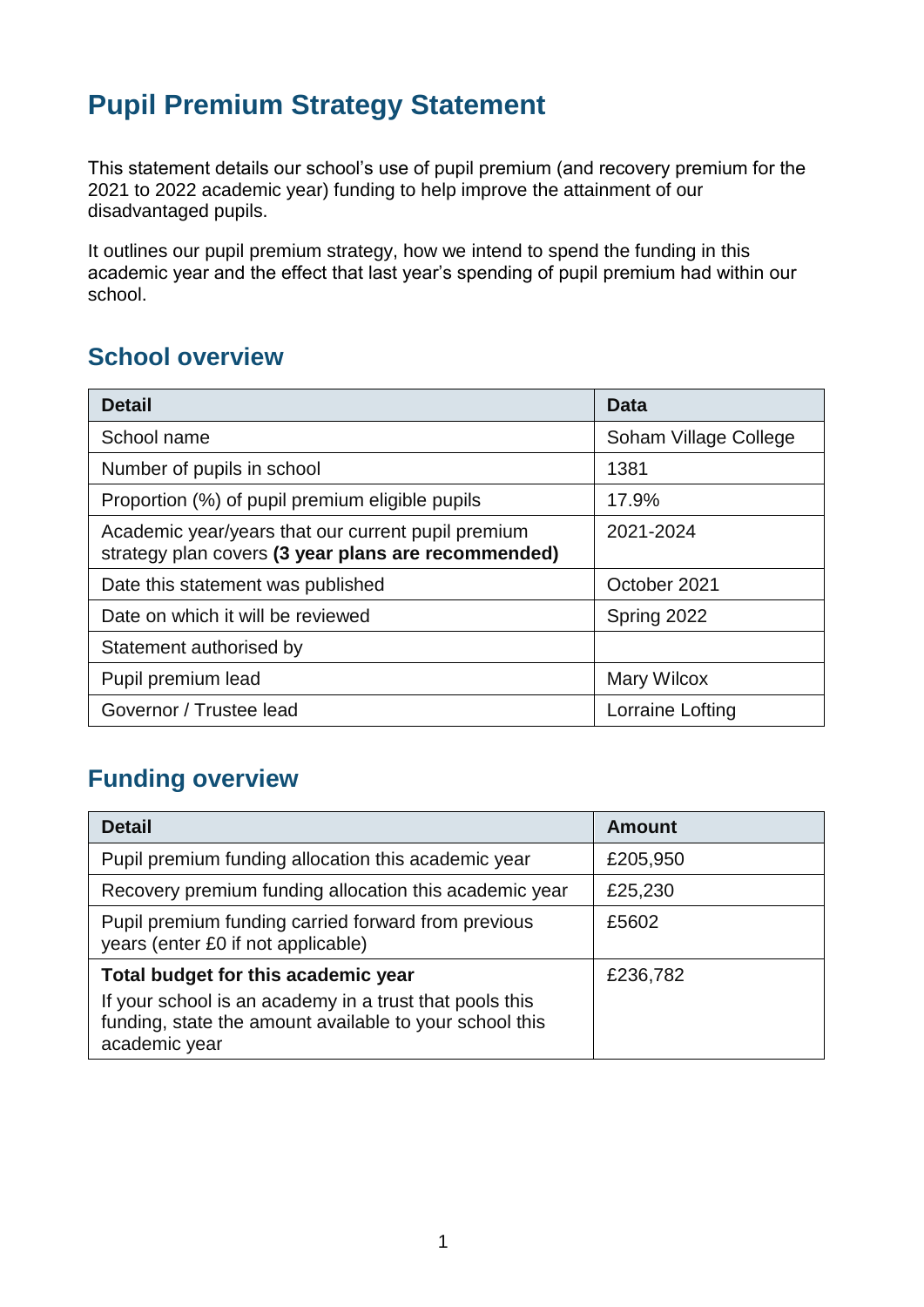# **Part A: Pupil premium strategy plan**

## **Statement of intent**

- The overall aims SVC pupil premium strategy
	- $\circ$  For SVC PPG students to at least make the same progress as others nationally
	- $\circ$  To raise the in-school attainment of both disadvantaged pupils and their peers

#### **The current pupil premium plan is focused on:**

- Closing the gap between PPG and other students that has arisen due to lost learning over the lockdown, through high quality teaching and individual intervention.
- Departments ensuring they have a focus on PPG students through the setting and review of subject PP plans.
- Ensuring appropriate well-being and attendance support for PPG students to support access to education.
- **The key principles of our strategy at SVC is to:**
	- i) Focus on high quality teaching to ensure good progress for all groups, including PPG students.
	- ii) Provide individual intervention, where appropriate to help narrow the gap between PPG students and other students.
	- iii) To provide funding and opportunities for PPG students to take away barriers to learning and ensure that PPG students have the same educational opportunities as other students.

### **Challenges**

This details the key challenges to achievement that we have identified among our disadvantaged pupils.

| <b>Challenge</b><br>number | <b>Detail of challenge</b>                                                                                                                                                                                                               |
|----------------------------|------------------------------------------------------------------------------------------------------------------------------------------------------------------------------------------------------------------------------------------|
|                            | Engagement with remote learning, during lockdown, was much lower<br>among disadvantaged students than other students. Lost learning<br>during this time, now needs to be caught up, in order to ensure that the<br>gap doesn't increase. |
| $\mathcal{P}$              | Progress at KS4 is lower in comparison with non PPG students, despite<br>similar levels of progress at KS3.                                                                                                                              |
| 3                          | Higher prior ability students underachievement is consistent throughout<br>all year groups. Lack of organisation, resilience and aspiration affect<br>the outcomes for some of that group.                                               |
| 4                          | High proportion of PPG students are SEND. 26% of PPG students<br>have SEN compared to 13% of non PPG students. PPG SEND<br>students achievement is currently below average PPG achievement.                                              |
| 5                          | Attendance of PPG students is lower than non PPG students and they<br>make up a higher proportion of persistent absentees.                                                                                                               |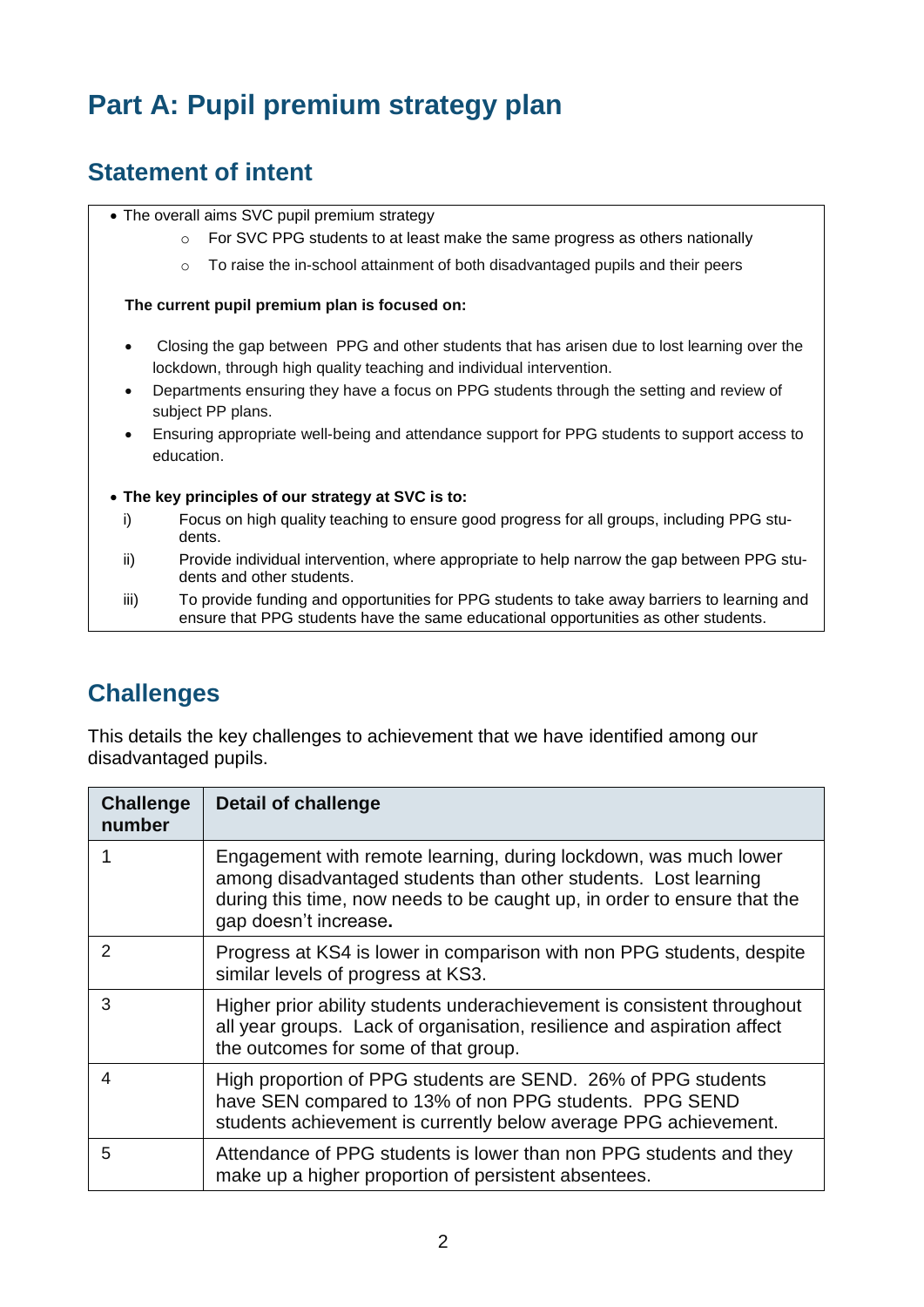| - 6 | Poor parental engagement for some PPG students. Lack of support<br>with remote learning, homework, non-attendance at parents' evenings<br>and information events. |
|-----|-------------------------------------------------------------------------------------------------------------------------------------------------------------------|
|     | Poor student engagement from some PPG students with the wider<br>school offer.                                                                                    |

#### **Intended outcomes**

This explains the outcomes we are aiming for **by the end of our current strategy plan**, and how we will measure whether they have been achieved.

| Intended outcome                                                        | <b>Success criteria</b>                                                                                                                                                                                                                        |
|-------------------------------------------------------------------------|------------------------------------------------------------------------------------------------------------------------------------------------------------------------------------------------------------------------------------------------|
| Improved levels of progress at KS4                                      | A narrowing of the gap between PPG<br>students and non PPG students at the end<br>of KS4.                                                                                                                                                      |
| Improved levels of progress for HPA PPG<br>students                     | HPA PPG students in KS3 and KS4 have<br>progress inline with other PPG PA groups.                                                                                                                                                              |
| Improved levels of progress for SEND PPG<br>students                    | SEND PPG students in KS3 and KS4 have<br>progress inline with other PPG groups.                                                                                                                                                                |
| Improved engagement with school for PPG<br>students and their families. | A narrowing of the gap in attendance<br>between PPG students and other students.<br>Increased proportion of PPG get involved in<br>wider school opportunities. Increased<br>proportion of PPG parents and carers<br>engage with school events. |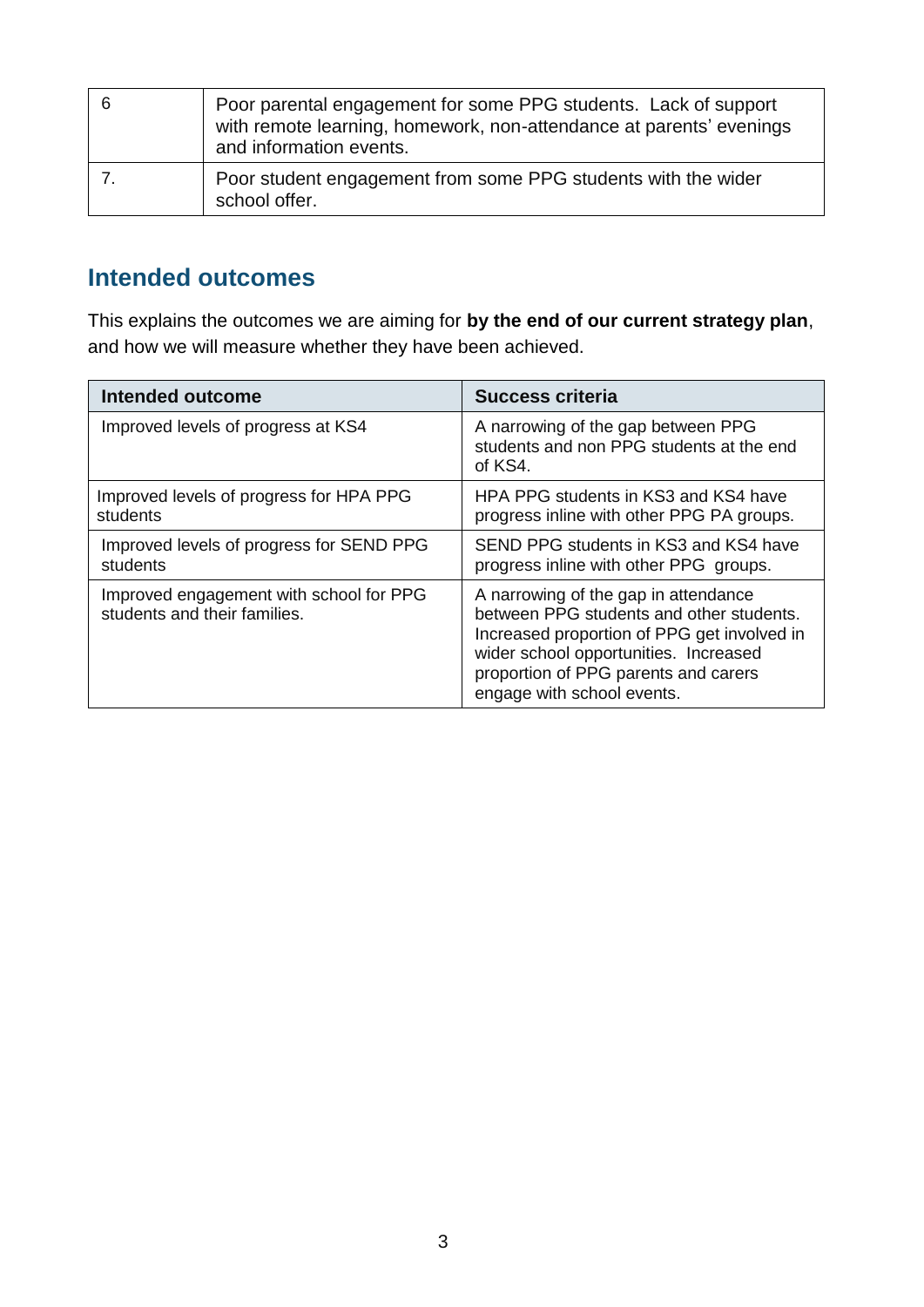## **Activity in this academic year**

This details how we intend to spend our pupil premium (and recovery premium funding) **this academic year** to address the challenges listed above.

## **Teaching (for example, CPD, recruitment and retention)**

Budgeted cost: £86100

| <b>Activity</b>                                                                                                                                                        | <b>Evidence that supports this</b><br>approach                                                                                                                                                        | <b>Challenge</b><br>number(s)<br>addressed |
|------------------------------------------------------------------------------------------------------------------------------------------------------------------------|-------------------------------------------------------------------------------------------------------------------------------------------------------------------------------------------------------|--------------------------------------------|
| All departments to<br>have a catch up plan<br>in place that clearly<br>outlines identification<br>and actions.                                                         | Departments regularly review impact<br>of PP intervention and adjust their<br>interventions in line with evidence.                                                                                    | 1                                          |
| <b>Timetabled CPD for</b><br>all staff focused on<br>high quality teaching<br>and feedback                                                                             | EEF Toolkit: Feedback 8+months                                                                                                                                                                        | 1,2,3,4                                    |
| Enhanced support for<br><b>Early Career</b><br>Teachers through<br>school's own<br>programme and<br>additional input from<br>Opportunity Are and<br><b>Teach First</b> | A large body of evidence, including<br>from evaluations funded by the EEF,<br>shows the benefit of high-quality, up-<br>front training for teachers.                                                  | 1,2,3,4                                    |
| Professional<br>development for all<br>teachers on the<br>effective use of<br>technology to deliver<br>high quality remote<br>learning                                 | EFF toolkit: Digital technology +4<br>months.<br>A large body of evidence, including<br>from evaluations funded by the EEF,<br>shows the benefit of high-quality, up-<br>front training for teachers. | 1,2,3,4                                    |
| Extra classes in all<br>year groups. This<br>allows for smaller<br>groups sizes,<br>particularly with low<br>prior attainers.                                          | <b>EEF Toolkit: Reducing class sizes</b><br>3+ months                                                                                                                                                 | 1, 2, 3, 4                                 |
| Lesson observation<br>focus on PPG<br>students                                                                                                                         |                                                                                                                                                                                                       | 1,2,3,4                                    |
| Department action<br>plans to identify                                                                                                                                 | EEF Toolkit: Feedback +8 months                                                                                                                                                                       | 3                                          |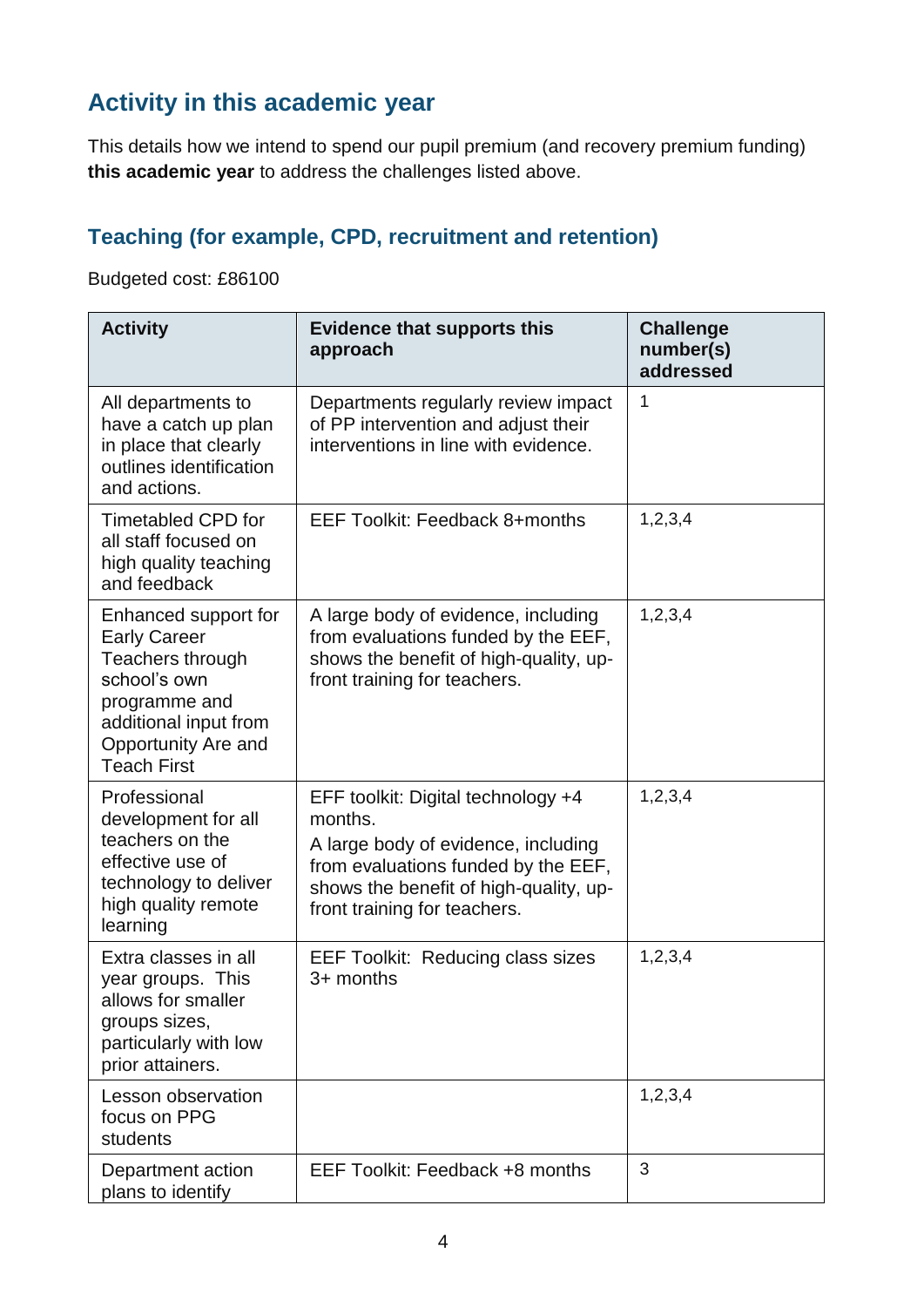| action, including<br>curriculum adjustment<br>assessment and |  |
|--------------------------------------------------------------|--|
| feedback to support<br><b>HPA PPG students to</b>            |  |
| improve progress                                             |  |

### **Targeted academic support (for example, tutoring, one-to-one support structured interventions)**

Budgeted cost: £73100

| <b>Activity</b>                                                                                                                  | <b>Evidence that supports this</b><br>approach | <b>Challenge</b><br>number(s)<br>addressed |
|----------------------------------------------------------------------------------------------------------------------------------|------------------------------------------------|--------------------------------------------|
| Use of NTP tutoring<br>sessions to help with<br>targeted catch up.                                                               | EEF Toolkit: Small group tuition 4+<br>months  | 1,2,3,4                                    |
| School led tutoring to<br>help with targeted catch<br>up                                                                         | EEF Toolkit: Small group tuition 4+<br>months  | 1,2,3,4                                    |
| Students removed<br>from one GCSE<br>option and have 4<br>hours of study time<br>and small group<br>Maths and English<br>tuition | EEF Toolkit: Small group tuition 4+<br>months  | 1,2,3,4                                    |
| Option 8 Maths and<br><b>English Tutoring</b>                                                                                    | EEF Toolkit: Small group tuition 4+<br>months  |                                            |
| Intervention<br>programmes run by<br>subjects as part of<br>their action plans                                                   | EEF Toolkit: Small group tuition 4+<br>months  | 1,2,3,4                                    |

## **Wider strategies (for example, related to attendance, behaviour, wellbeing)**

Budgeted cost: £77500

| <b>Activity</b>                                                             | <b>Evidence that supports this</b><br>approach | <b>Challenge</b><br>number(s)<br>addressed |
|-----------------------------------------------------------------------------|------------------------------------------------|--------------------------------------------|
| Focus on attendance<br>of PPG students,<br>supported by<br>attendance lead, |                                                | 5                                          |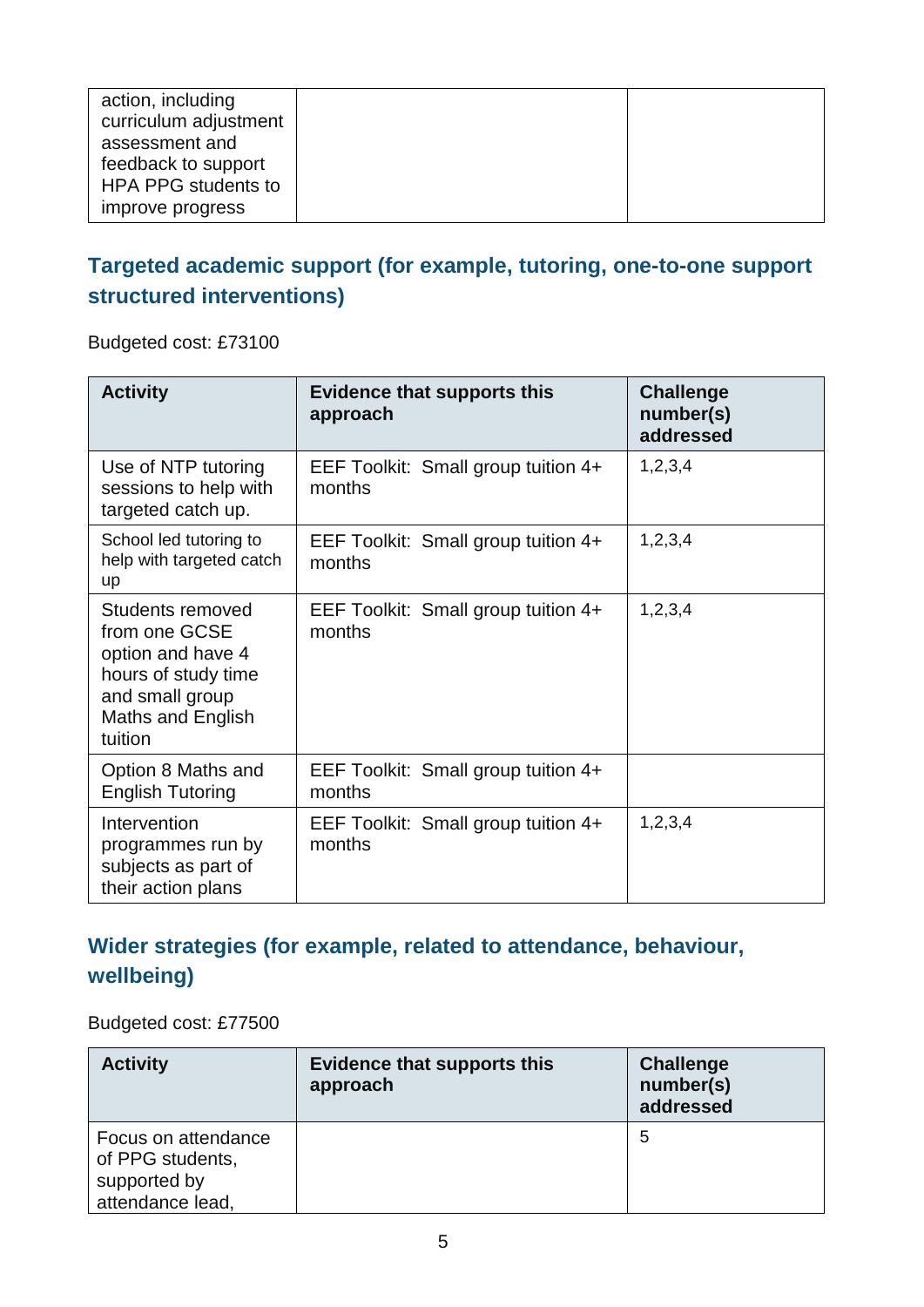| Family Worker and<br>counselling                                                                                                                                   |                                                                                                                                  |                |
|--------------------------------------------------------------------------------------------------------------------------------------------------------------------|----------------------------------------------------------------------------------------------------------------------------------|----------------|
| Tutor groups<br>structured so that<br>support can be<br>focused on PPG<br>students                                                                                 | EEF Toolkit: Behaviour interventions +4<br>months                                                                                | 5,6,7          |
| Introduction of online<br>parents' evenings<br>with support for<br>parents and carers<br>without access to the<br>required technology                              | EEF Toolkit: Parental involvement 3+<br>months                                                                                   | 6              |
| Student engagement<br>with wider school<br>offer                                                                                                                   | <b>EEF Toolkit: Arts and Sports</b><br>participation +2 Months                                                                   | $\overline{7}$ |
| Specific careers<br>programme for PPG<br>students including<br>Careers awareness<br>workshops, individual<br>option interviews and<br>post 16 guidance<br>meetings | Careers education works best when<br>it is personalised and targeted to<br>individuals' needs (EEF Careers<br>education summary) | $\overline{7}$ |

## **Total budgeted cost: £236700**